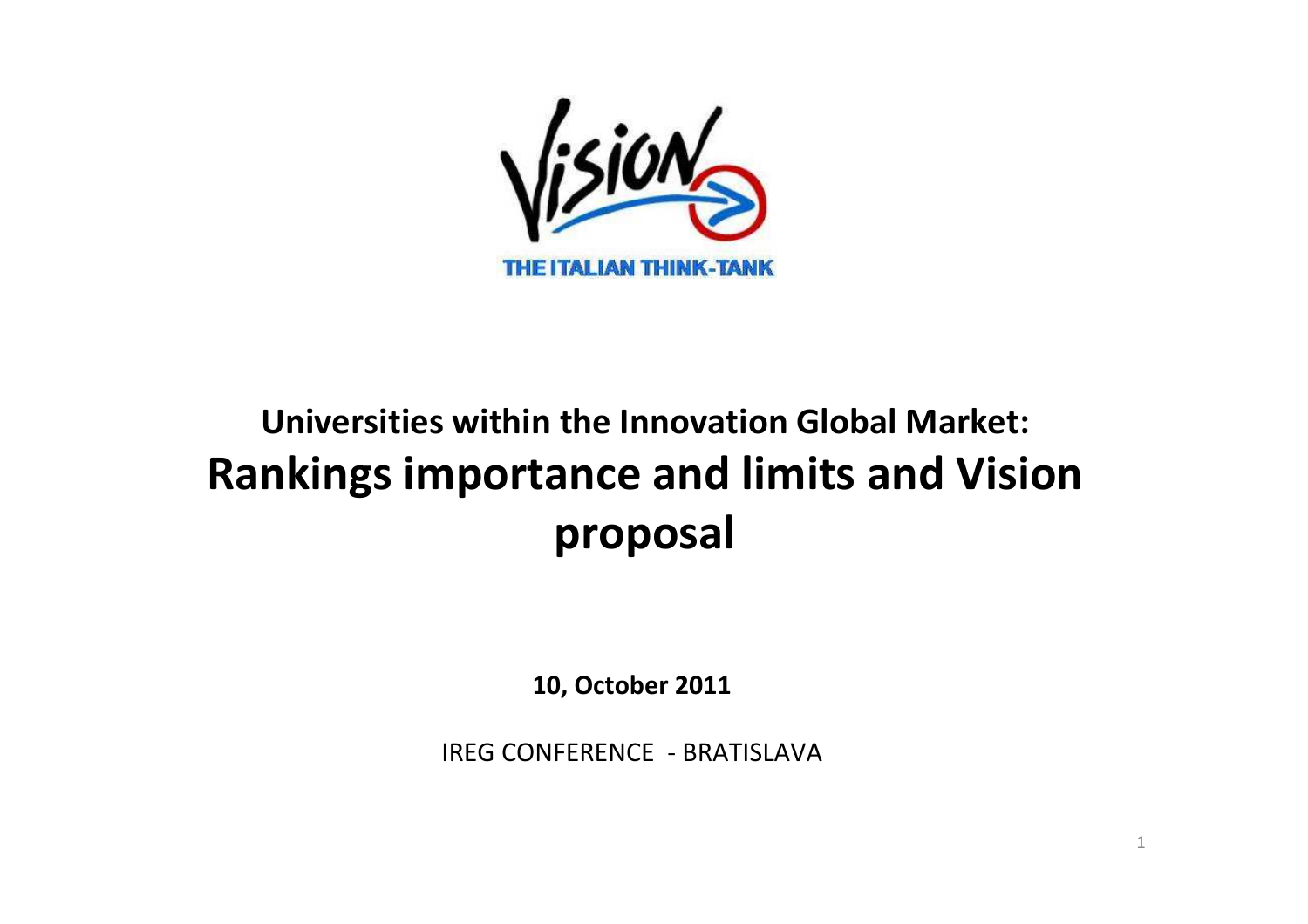The presentation is an abstract of the article *Identify Areas of Improvements in the Universities Ranking* and the *Vision rankings* (2009, 2010, 2011) available at www.visionwebsite.eu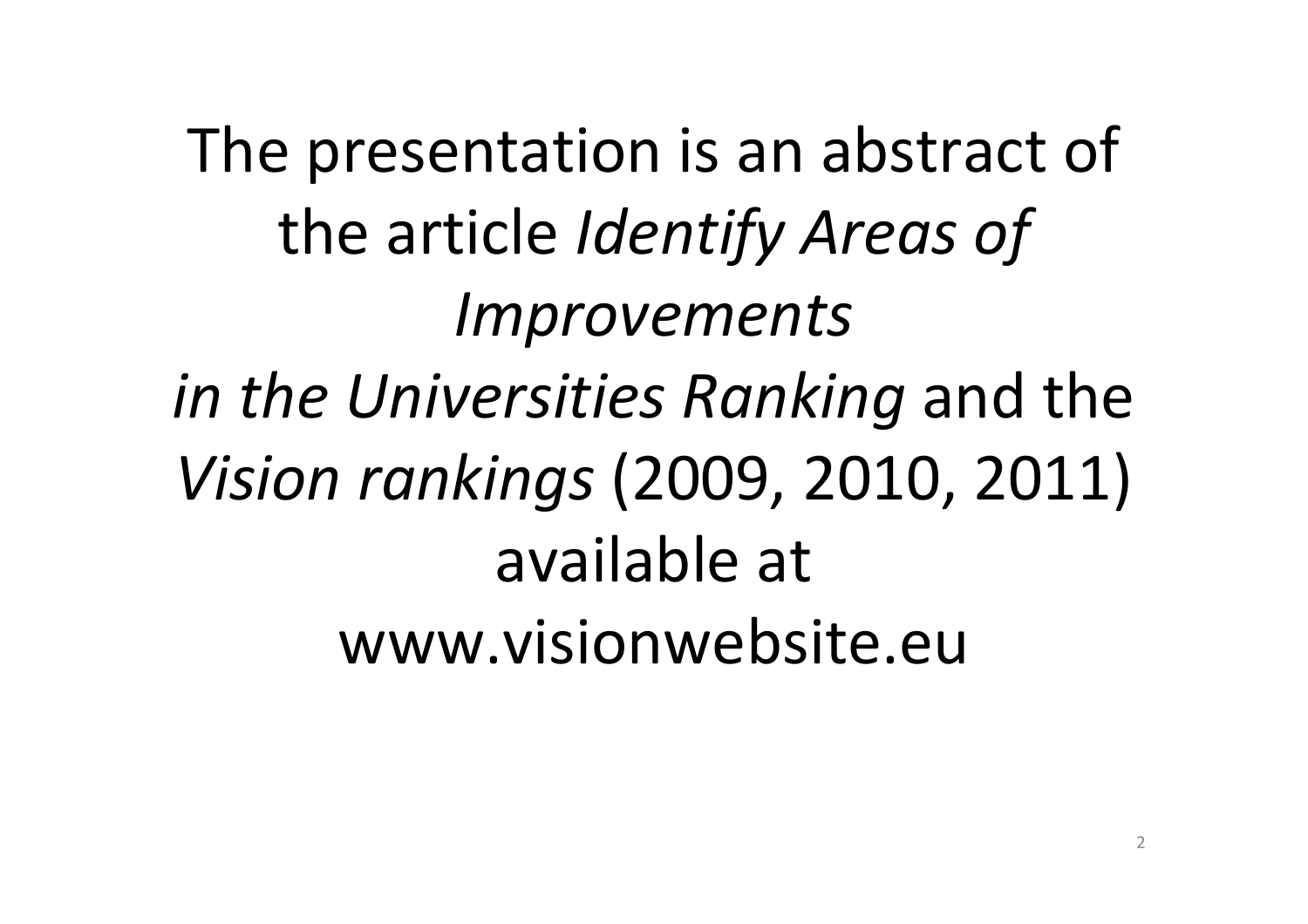

- **Rankings' merits and limits**
- **Vision's proposa<sup>l</sup>**
- **Results**
- **Next steps**

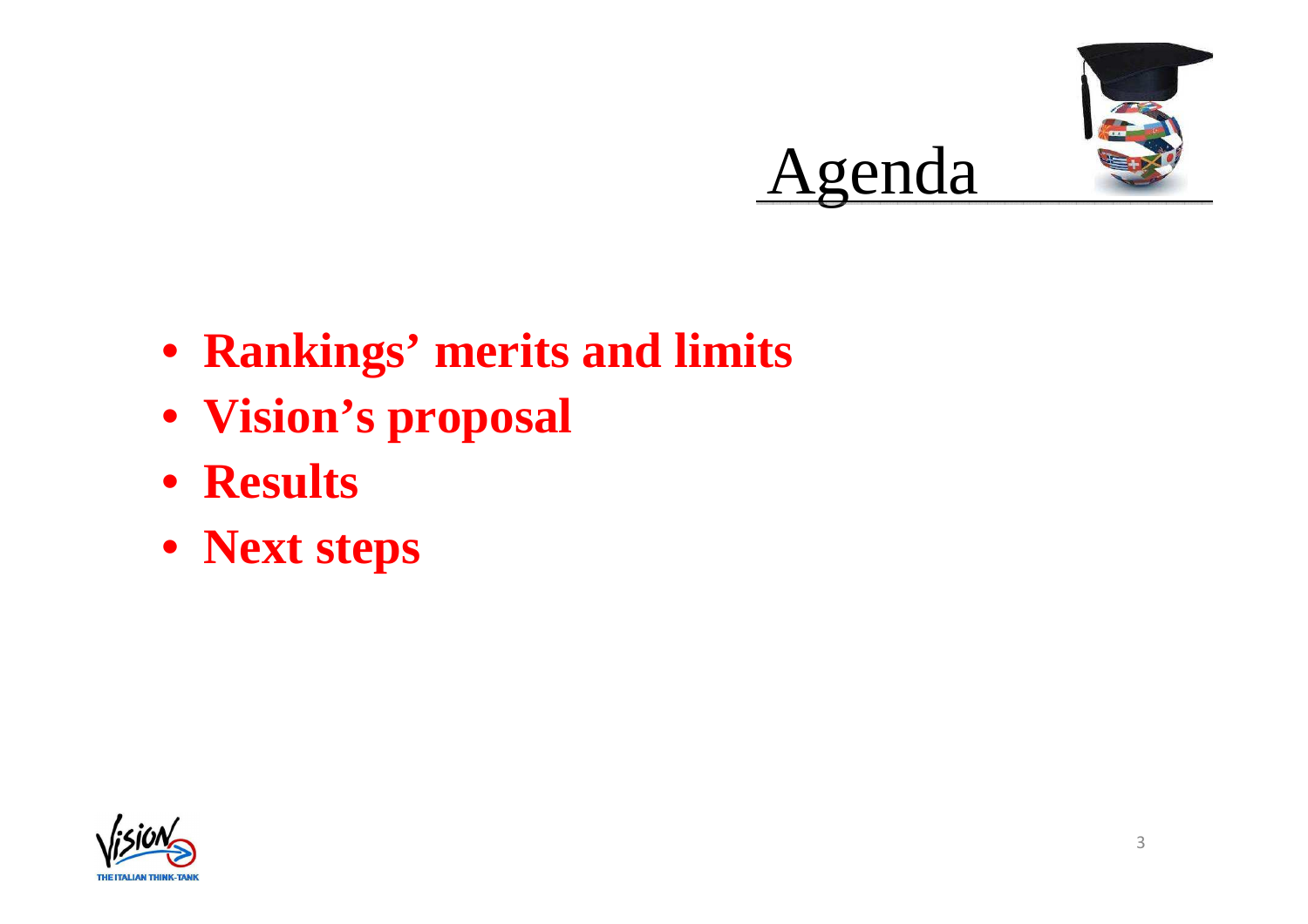





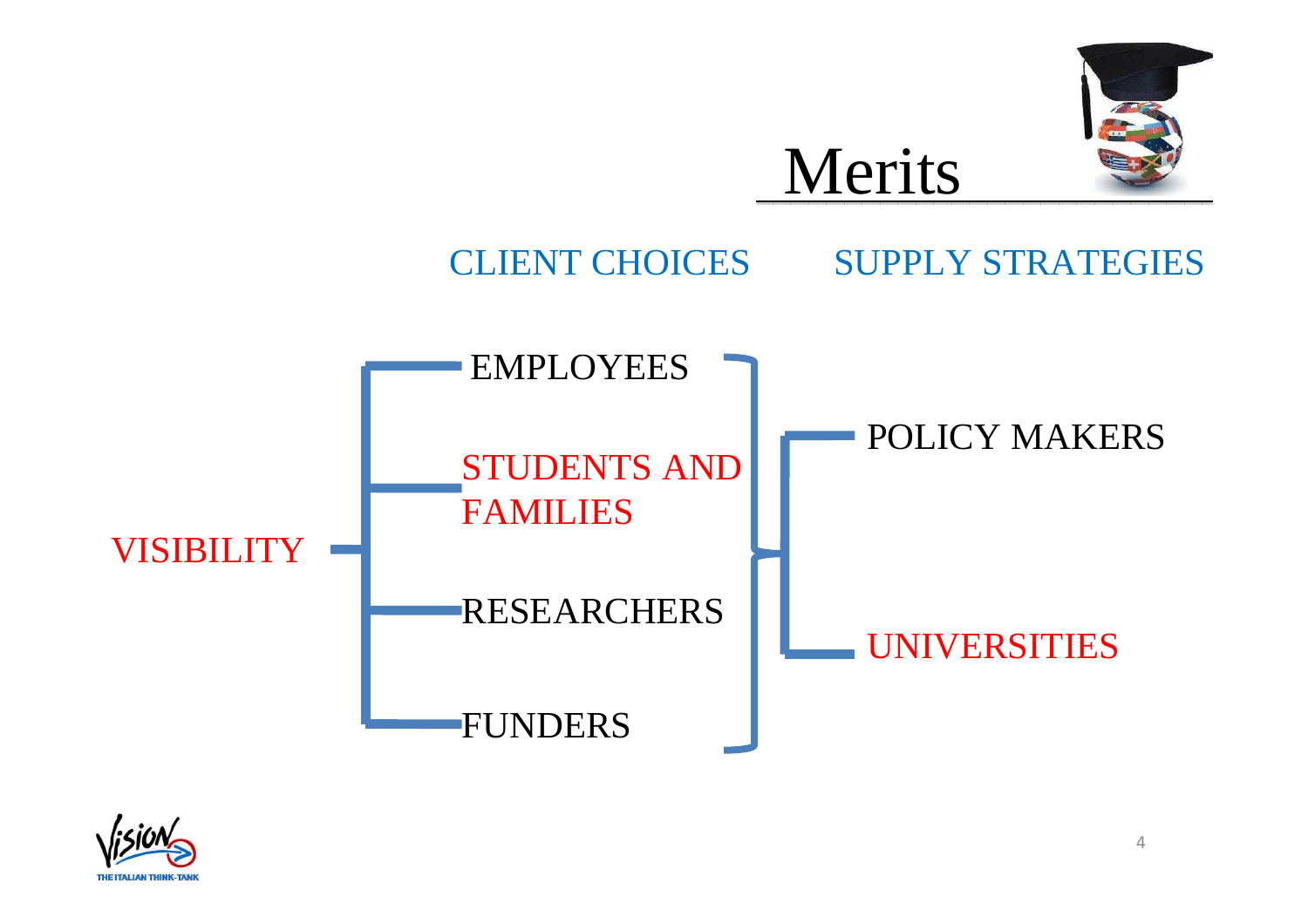

**THE ITALIAN THINK-TANK**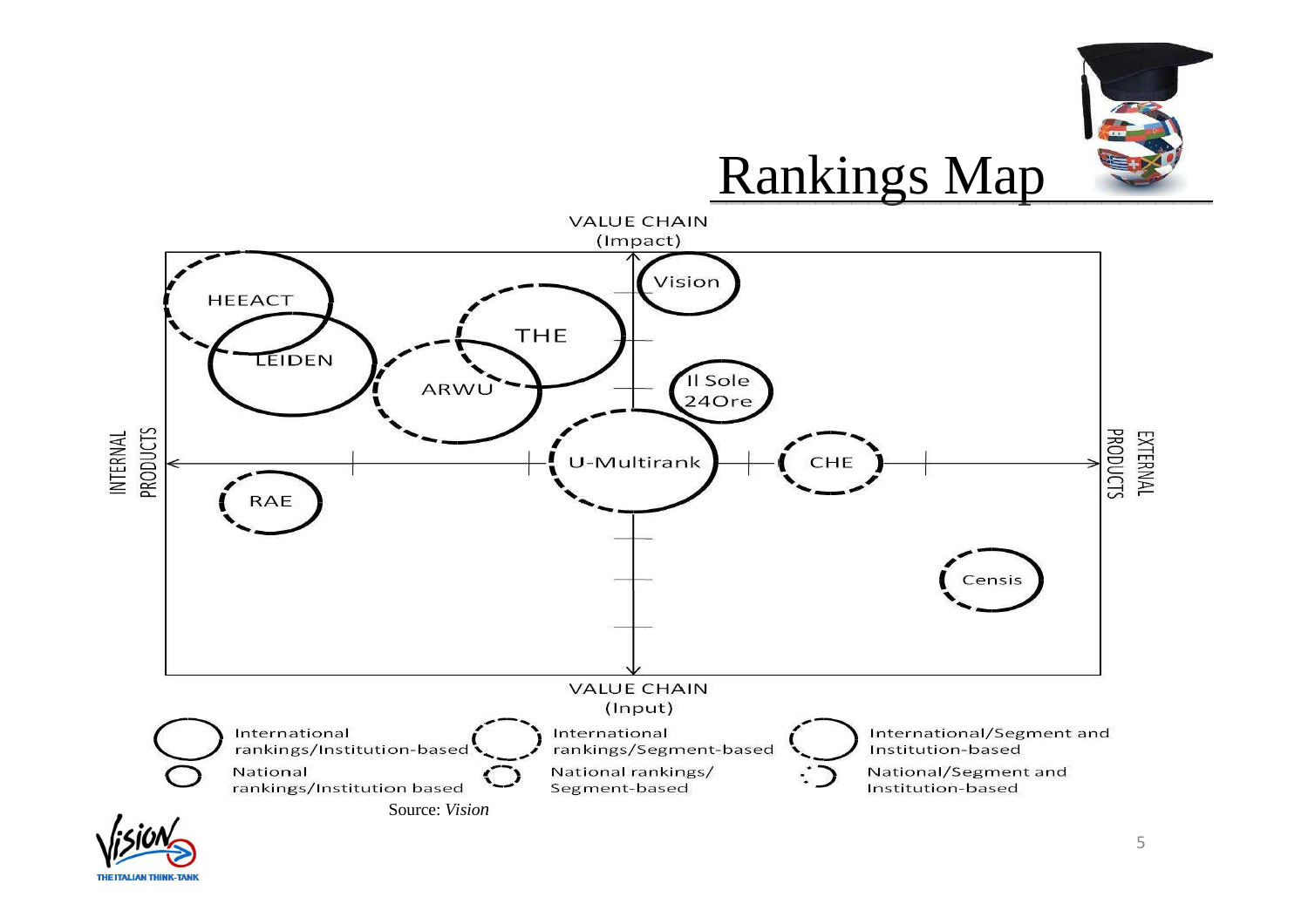

# **METHODOLOGY LIMITS**

- • **Transparency and comparability**
- **Size and scientific production biases**
- **Self assessment and little attention to clients' choice**
- •**Relevance**

# **UNINTENDED CONSEQUENCES**

Limits



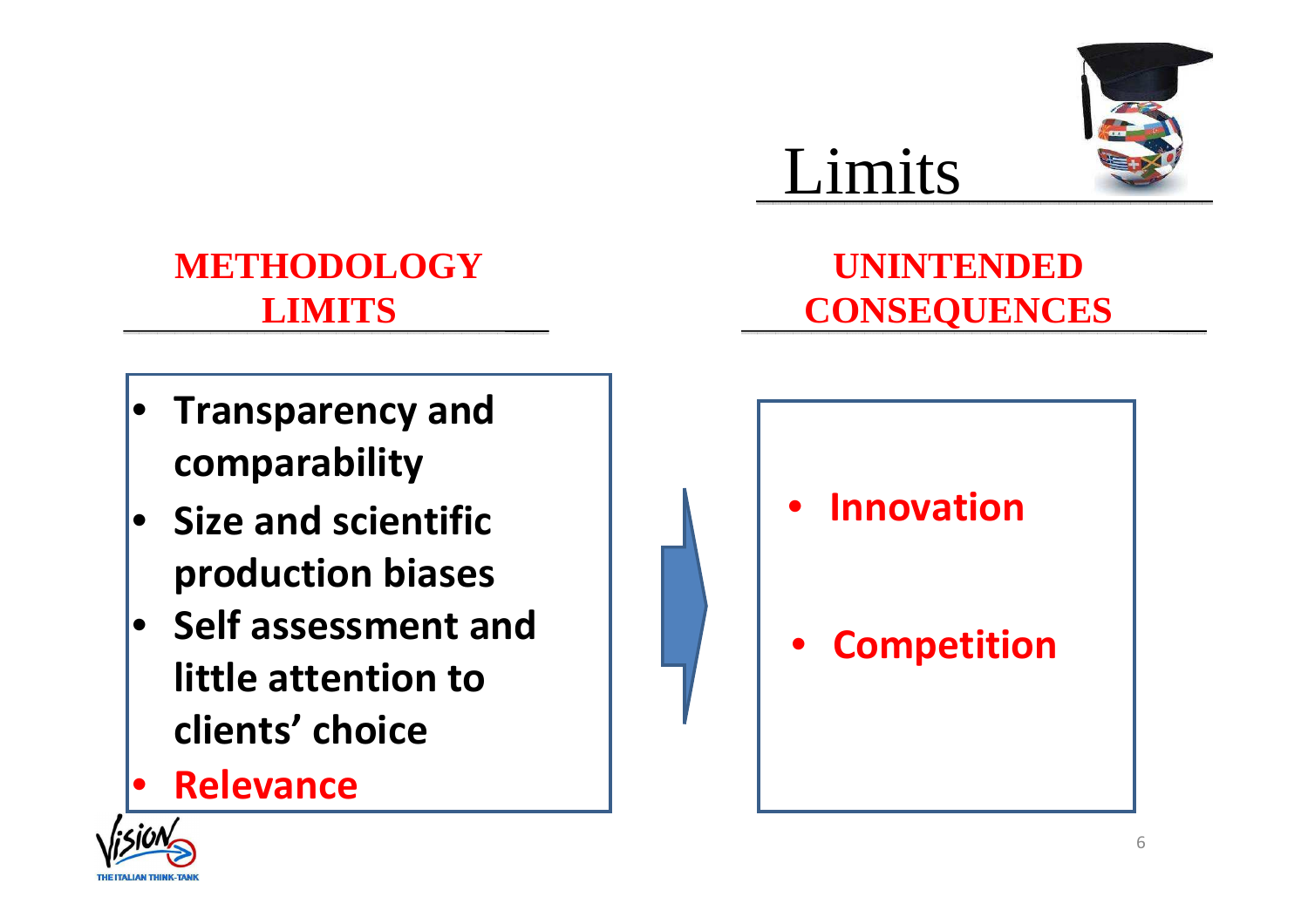

# Dynamism and Country Bias

|                                                                                              | Shangai               | <b>THE</b>            | <b>FT</b><br><b>MBA</b><br><b>Ranking</b> | <b>Top 500</b><br>Fortune (by<br>revenues) | Top brand -<br>Interbrand | Car<br>Producer<br>(Top 50) | Countries<br>Competitiveness<br>(WEF) | <b>FIFA</b><br>ranking |
|----------------------------------------------------------------------------------------------|-----------------------|-----------------------|-------------------------------------------|--------------------------------------------|---------------------------|-----------------------------|---------------------------------------|------------------------|
| Last winner                                                                                  | Harvard<br>University | Harvard<br>University | London<br><b>Business</b><br>School       | Wall-mart<br><b>Stores</b>                 | Coca-Cola                 | Toyota                      | Switzerland                           | Spain                  |
| # of times current<br>winner ended in 1 <sup>st</sup><br>position in the<br>previous 6 years | 6                     | 6                     | $\overline{2}$                            | 5                                          | 6                         | $\mathbf{1}$                | $\overline{2}$                        |                        |
| # of times current top<br>10 ended in the top 10<br>in the previous 6 years                  | 60                    | 57                    | 48                                        | 28                                         | 50                        | 49                          | 51                                    | 35                     |
| # of countries<br>represented<br>in the top 20                                               | $\overline{2}$        | $\overline{4}$        | $\tau$                                    | 8                                          | 6                         | $\tau$                      | n. a.                                 | n. a.                  |
| % of organizations<br>that belongs to the<br>top 2 countries (top<br>20)                     | 100%                  | 90%                   | 55%                                       | 45%                                        | 75%                       | 50%                         | n. a.                                 | n. a.                  |

Source: *Vision* processing of Rankings' websites information

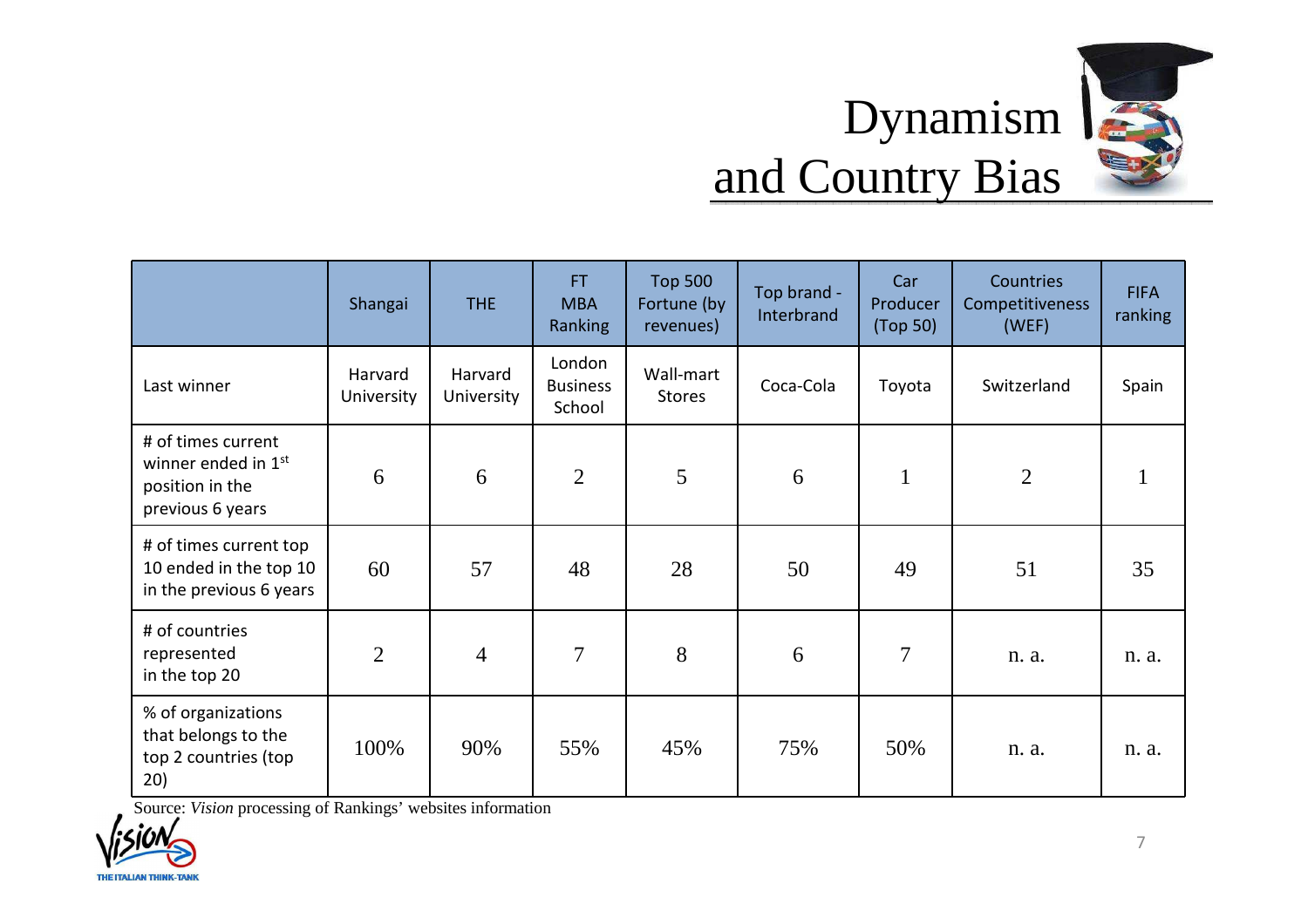

How to save rankings' merits –visibility – and improve rankings' flexibility and relevance?Open data, returns, clients with a per product and per segment approach

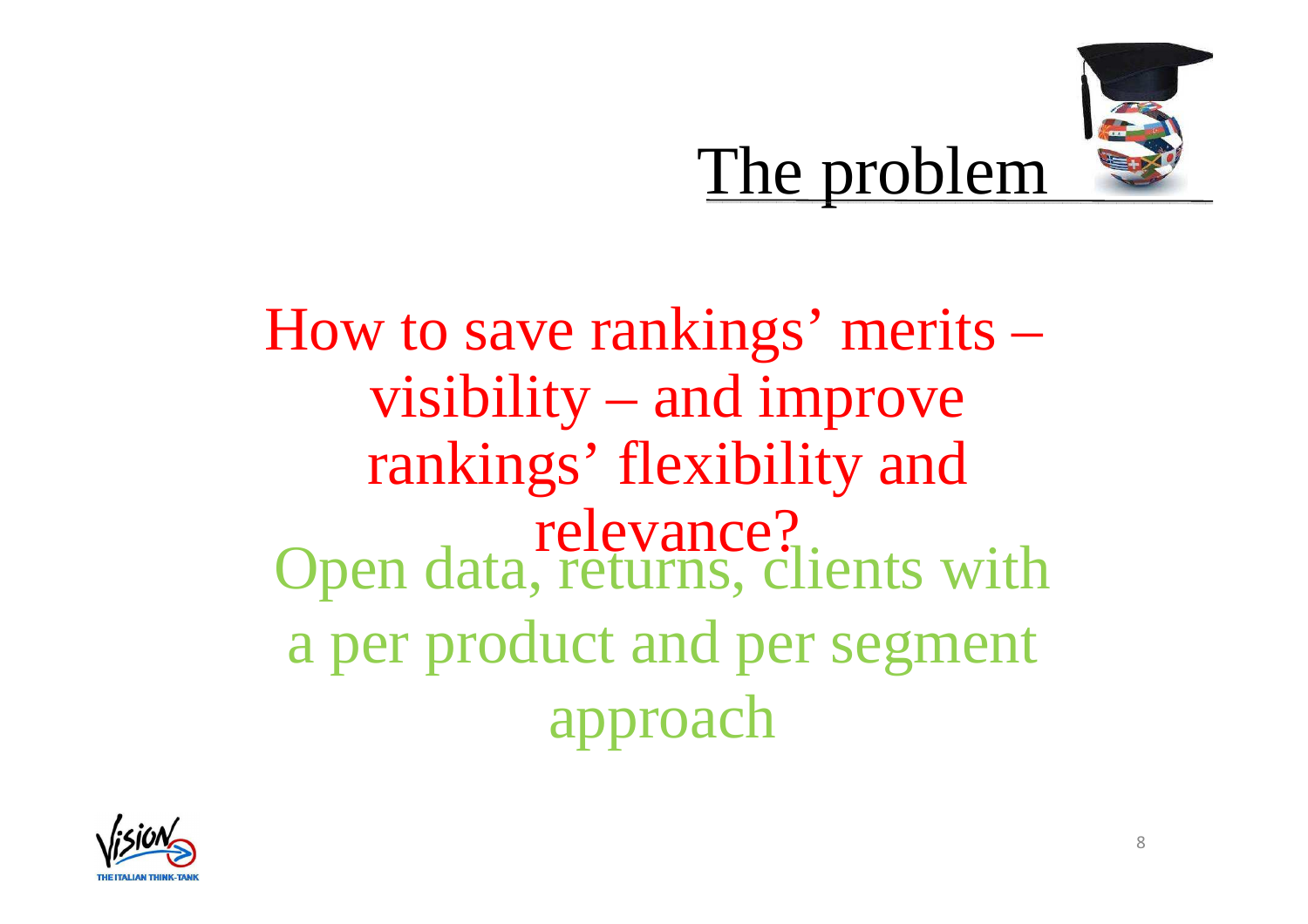

# **MORE RANKINGS**

• **Absolute value**

•**Normalized by size**

•**Dynamic**



# **UNINTENDED CONSEQUENCES**

- **1. International** students
- 2. Students coming from **other regions**
- 3. Students with **full mark**
- **4. Placement**
- 5. Students **satisfaction**
- **6. Private funding** for research
- **7. Citations** on Google-Scholar
- **8. Media Coverage**

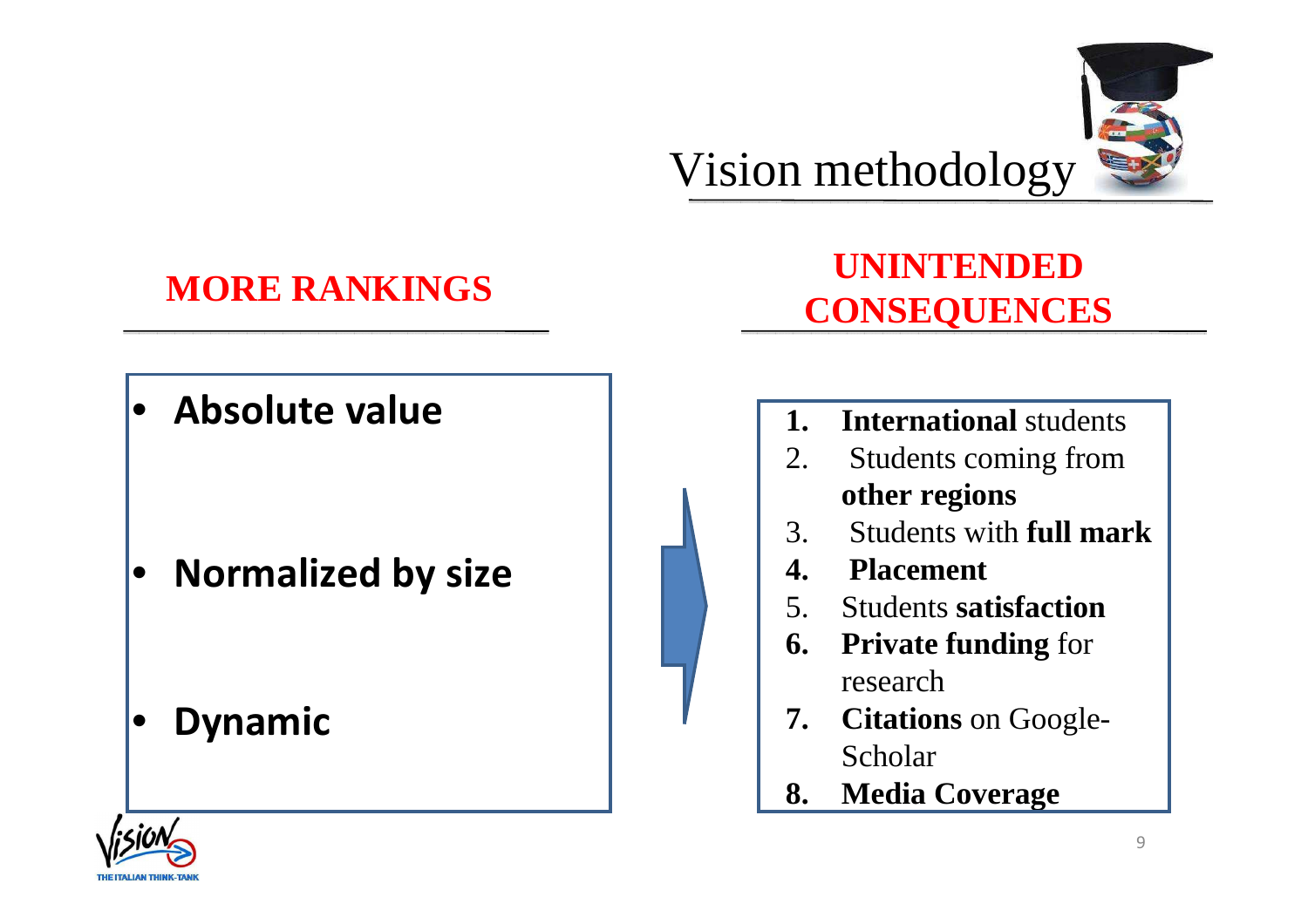### Internationalization and quality



#### **Overall score, Vision rankings (2011, 2010)**



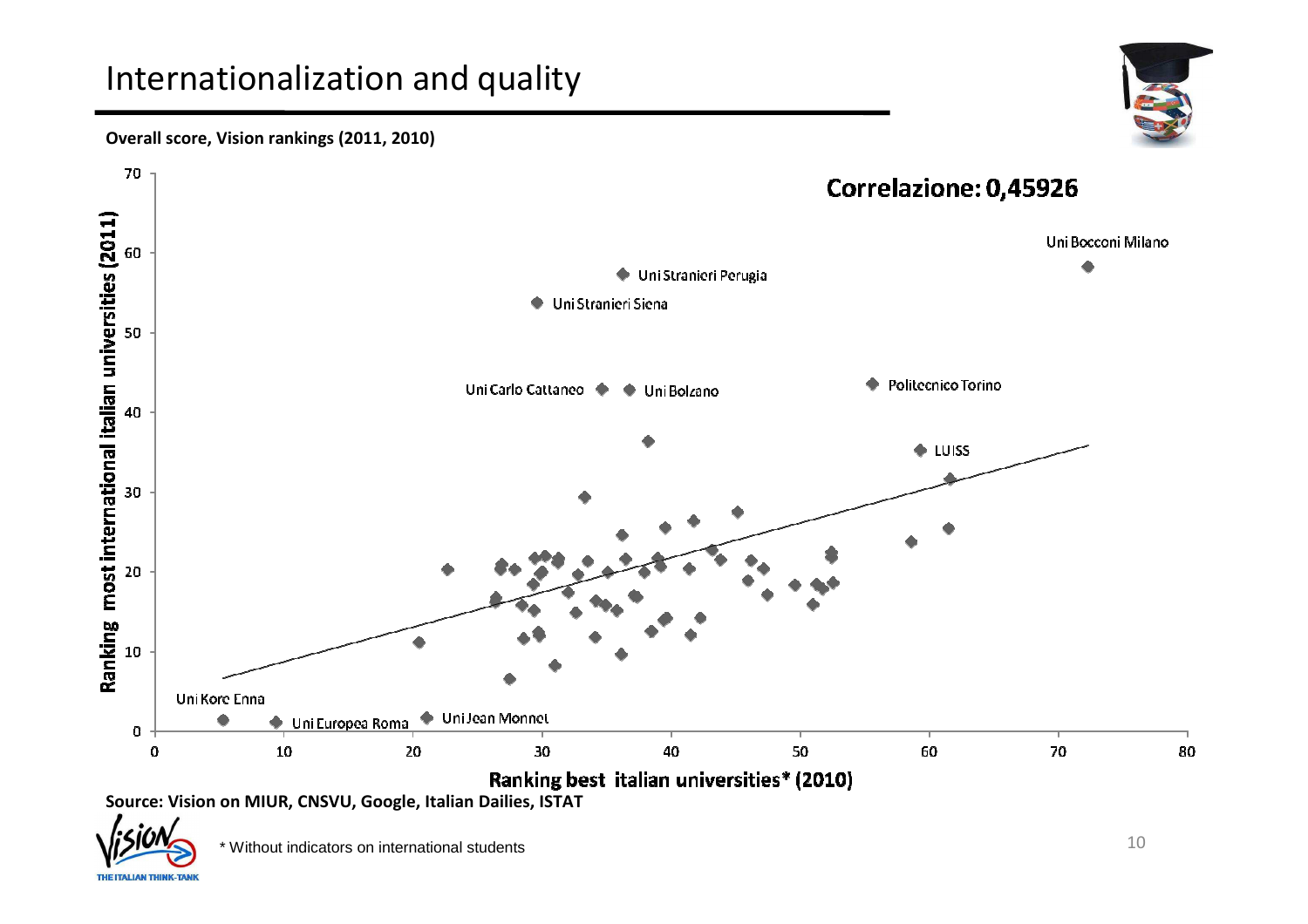

- 1. International Students
- 2. International faculty
- 3. FTE exchange students outgoing plus FTE exchange students incoming
- 4. FTE exchange faculty outgoing plus FTE exchange faculty incoming
- 5. BRIC +5 students
- 6. BRIC  $+ 5$  faculty
- 7. Cultural diversity
- 8. Satisfaction
- 9. Growth rates IS
- 10.Growth rates IF

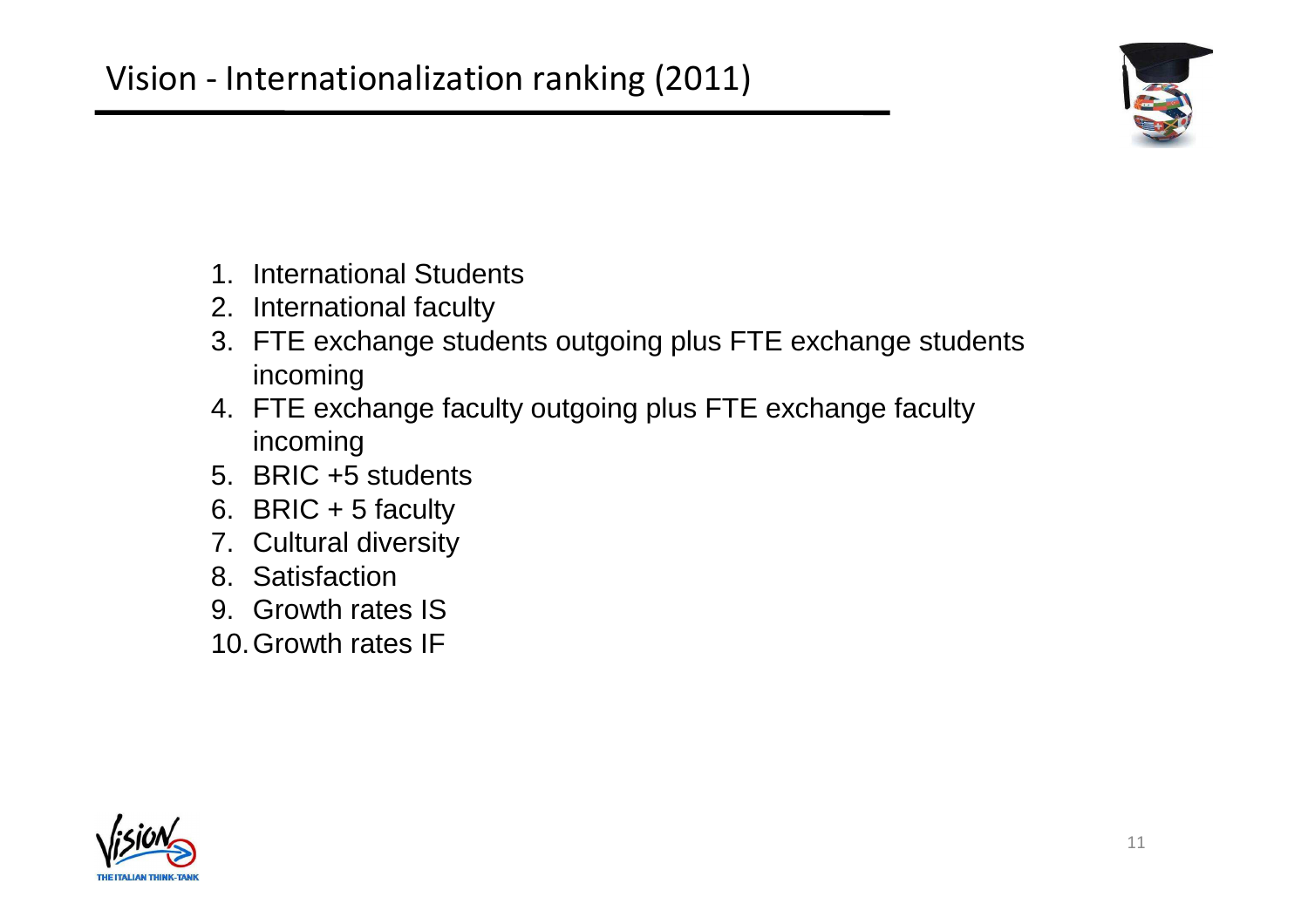

|                | Università                                            | Voto<br><b>Finale</b> |
|----------------|-------------------------------------------------------|-----------------------|
| 1              | Università Commerciale "Luigi Bocconi"                | 58,3                  |
| $2^{\circ}$    | Università per Stranieri di Perugia                   | 57,3                  |
| $\overline{3}$ | Università per Stranieri di Siena                     | 53,7                  |
| 4              | Politecnico di Torino                                 | 43,6                  |
| 5              | Università "Carlo Cattaneo" - LIUC                    | 42,9                  |
| 6              | Università di Bolzano                                 | 42,8                  |
| $\overline{7}$ | Libera Università degli Studi "Maria SS Assunta" Roma | 36,3                  |
| 8              | Libera Univ. Luiss "Giudo Carli" - Roma               | 35,3                  |
| 9              | Politecnico di Milano                                 | 31,6                  |
| 10             | Università degli Studi di Roma "Foro Italico"         | 29,4                  |

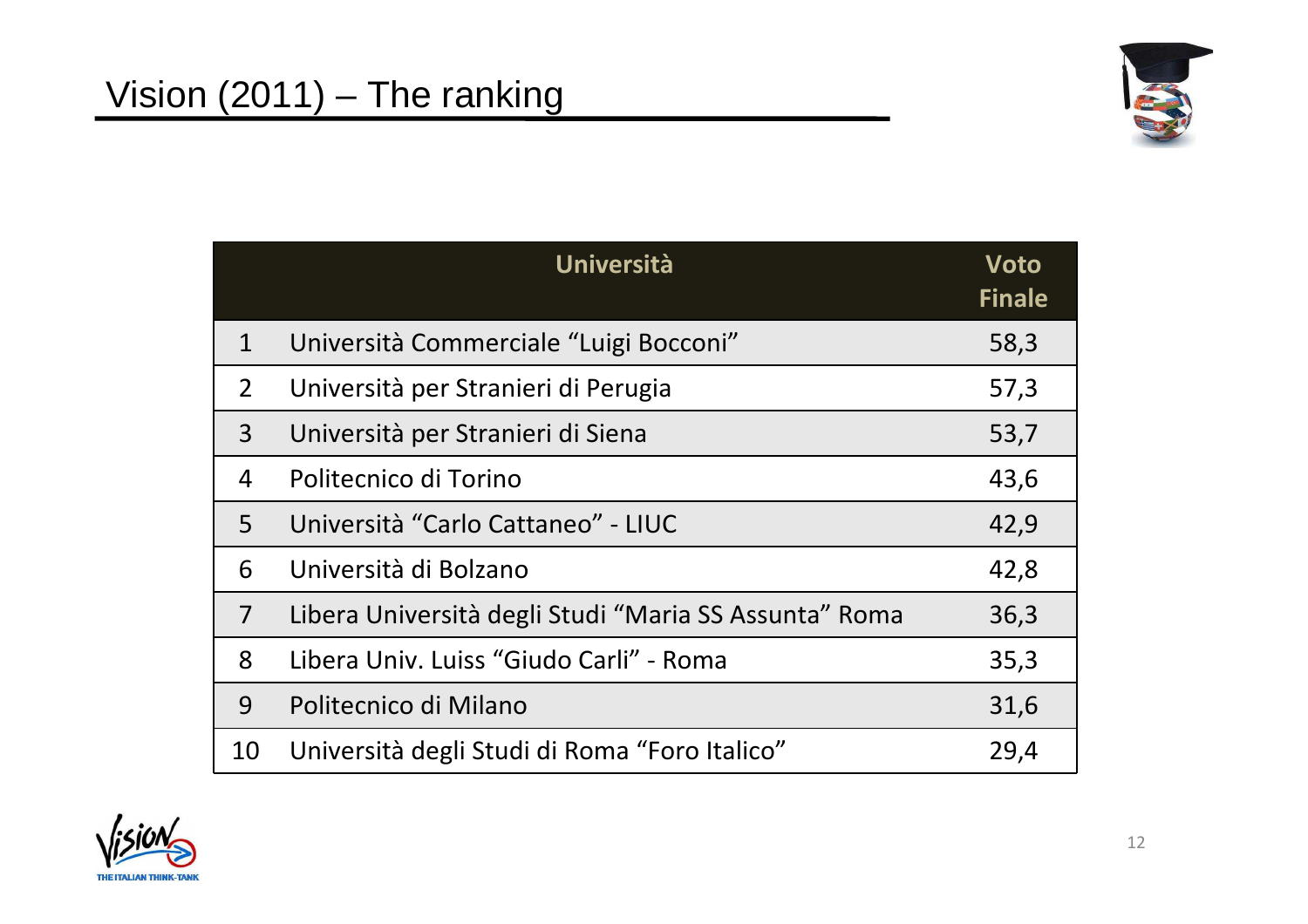



Fonte: Dati MIUR, elaborazione Vision

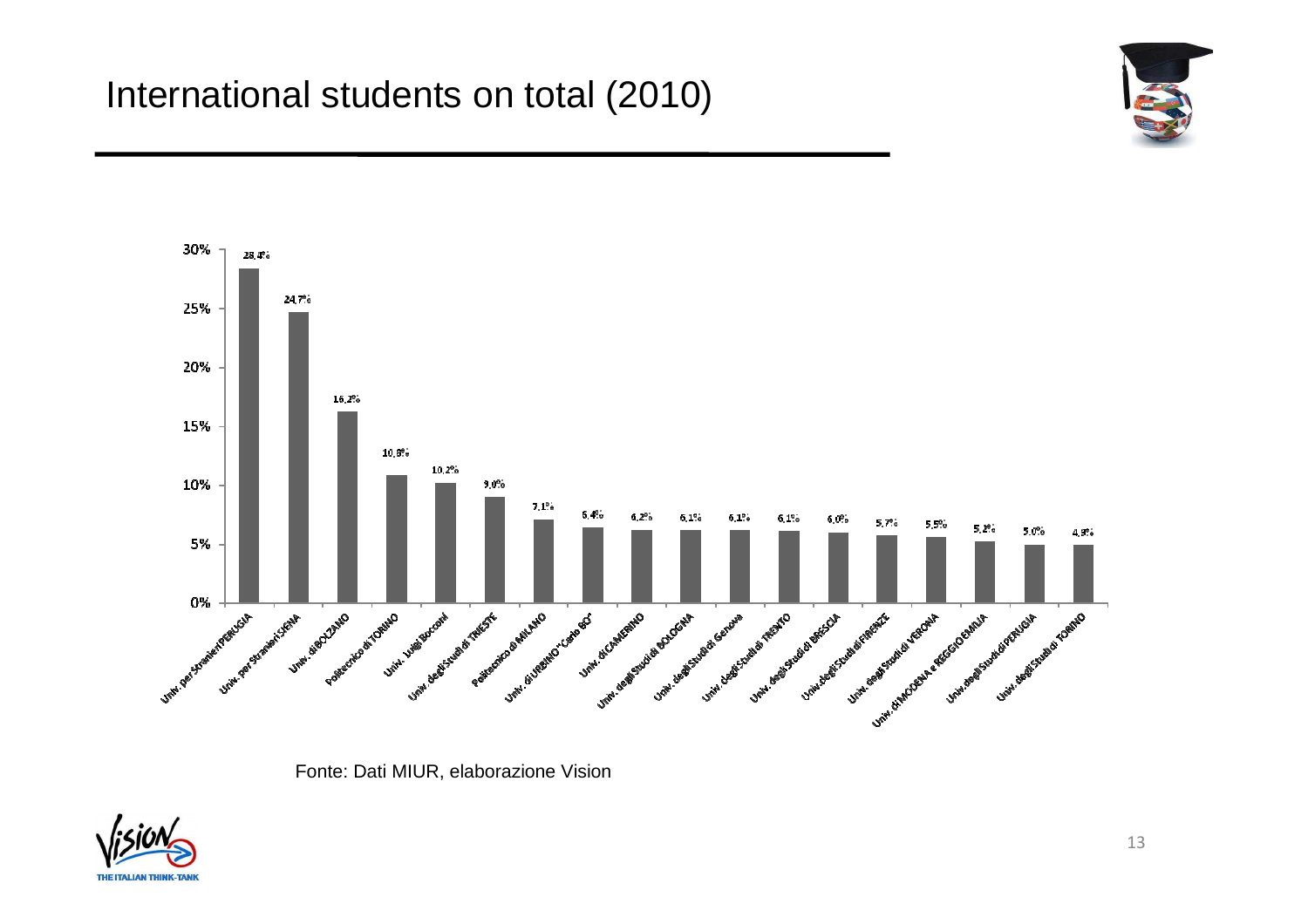



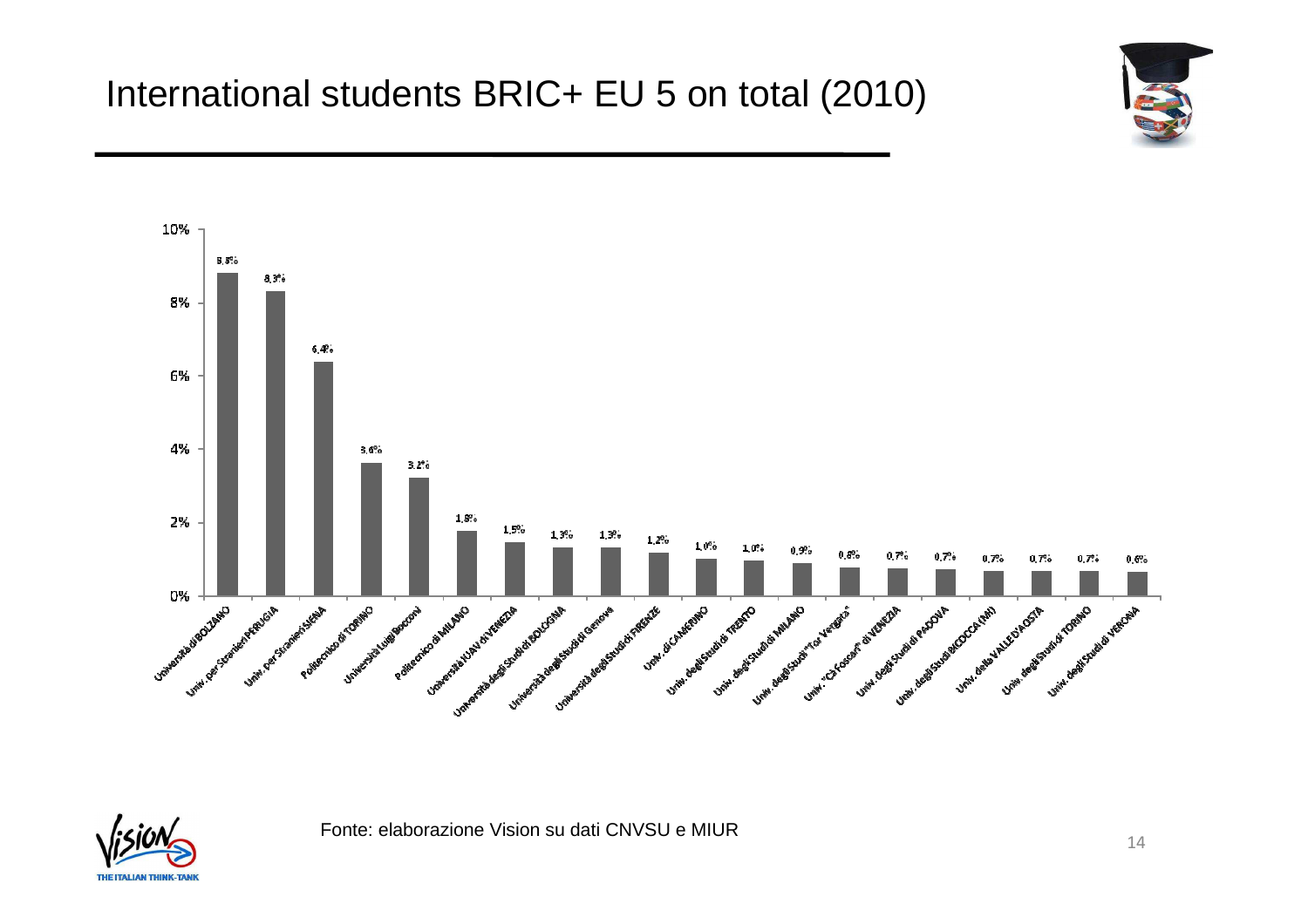

# Exchange faculty outgoing as percentage of total (2010)



Fonte: elaborazione Vision su dati LLP ed ERASMUS

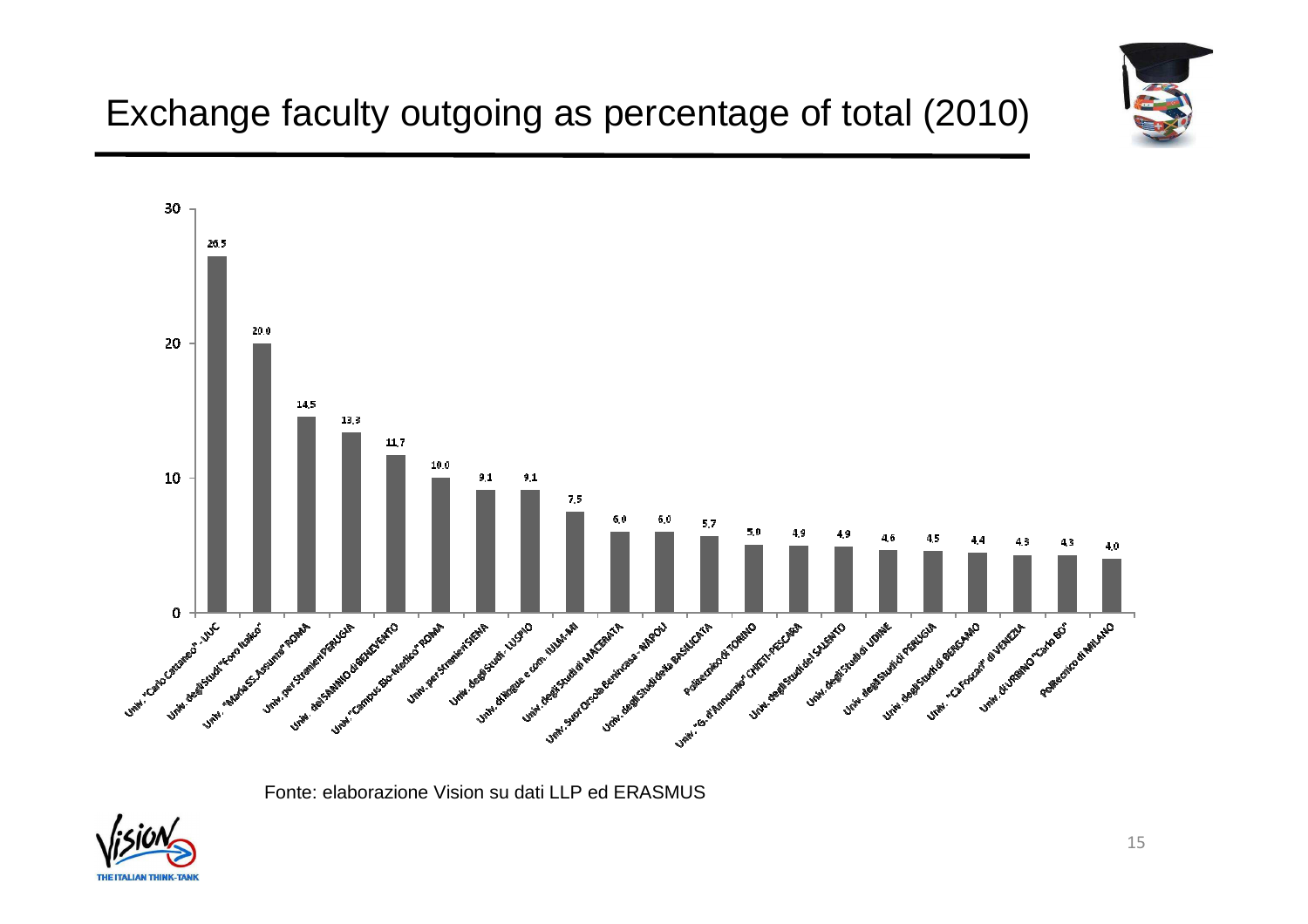

# **METHODOLOGY LIMITS**

- • **Transparency and comparability**
- **Size and scientific production biases**
- **Self assessment and little attention to clients' choice**
- •**Relevance**

# **UNINTENDED CONSEQUENCES**

Limits



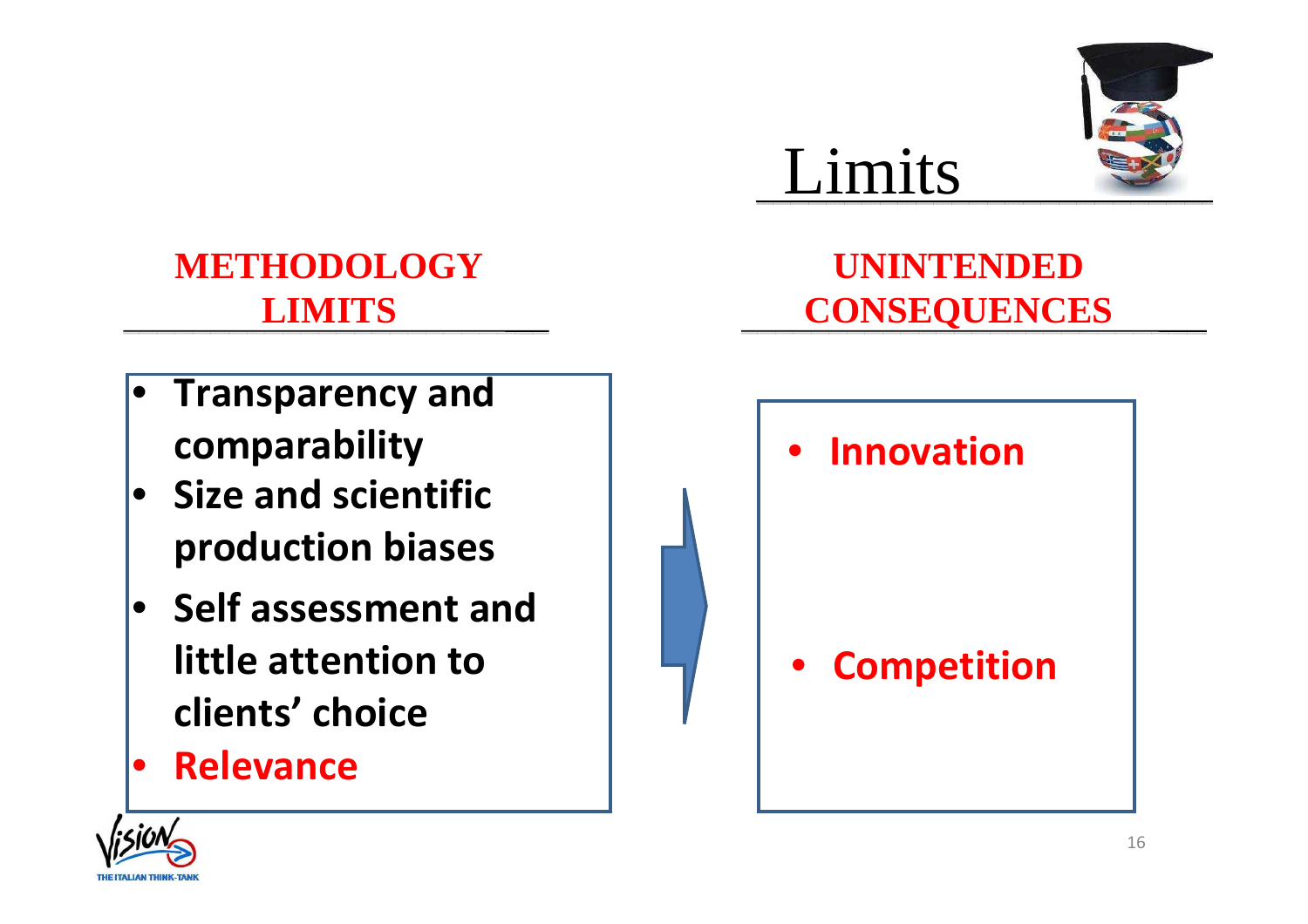

- RETURN
- GROWTH RATES
- PER SEGMENT
- PER PRODUCT
- COMPETITORS
- OTHER COUNTRIES